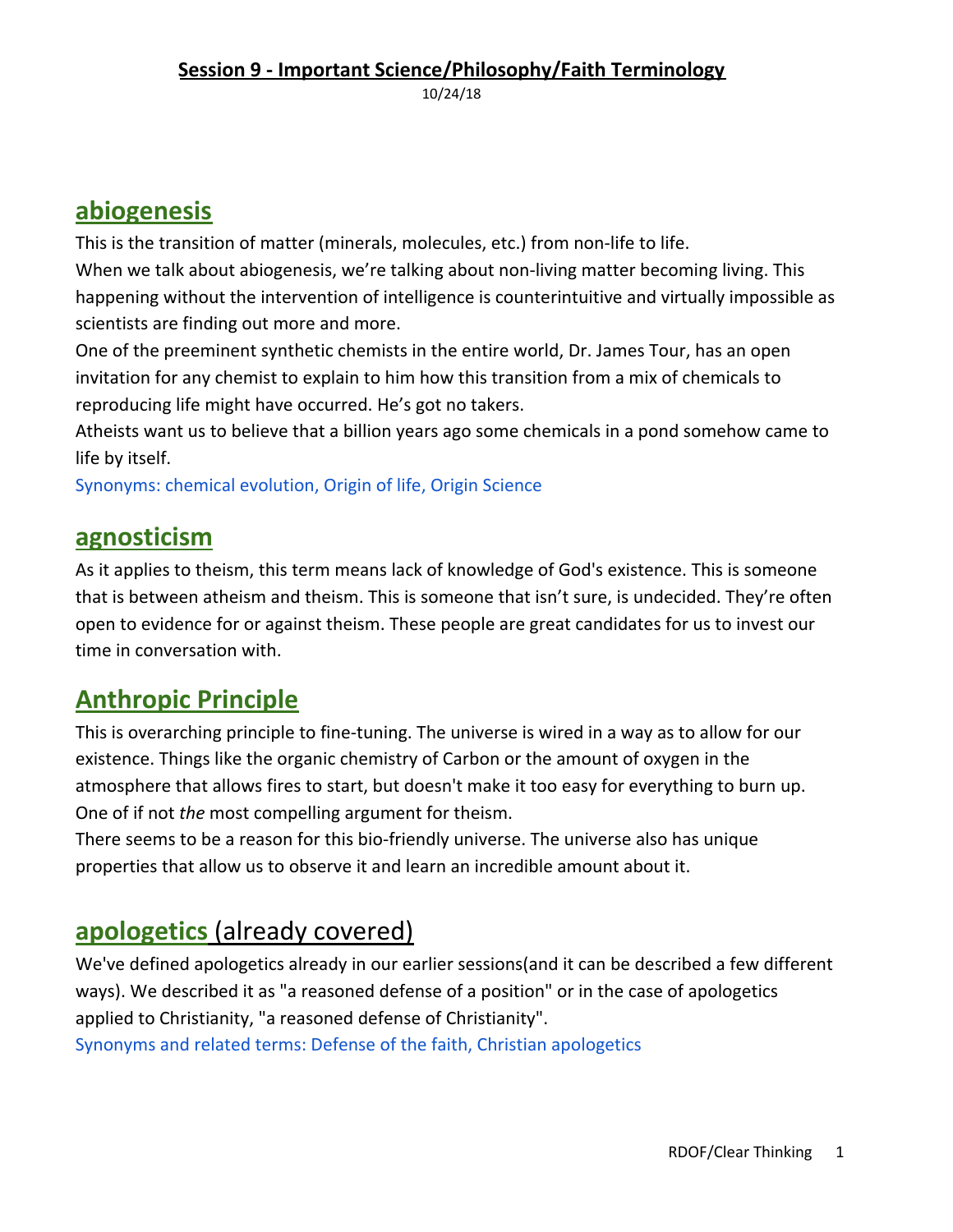## **atheism** (already covered)

The belief that God does not exist. Of course we touch on atheism in many of the mentoring sessions we do. Atheism has some overlap with Naturalism that we'll cover a little later.

#### **Cambrian explosion**

This is an event that occurred about 540 million years ago that appears in the fossil record. It's called an explosion because almost all of the current phyla came into existence in this snapshot of time. To give perspective, if the entire 13.7 billion year history of the universe were compressed into a 24 hour day, the Cambrian explosion happened in less than 10 minutes.

#### **common descent**

This is the idea that all species came from a single common ancestor. If you're familiar with the tree of life, this would be represent the idea that there was one simple organism that branched out both in diversity and complexity.

There are many difficulties with the idea of common descent such as the limited time allowed, the rarity of beneficial mutations, and how evolution would explain the gradual emergence of entirely different body plans. Not well supported by the scientific evidence.

#### **creationism**

If you look at the term alone, literally it would just represent that a person believes that God created life and that there is no completely non-theistic explanation for life. This could leave open the idea of evolution occurring or not occurring, but either way, a creationist would contend that God was involved.

### **old earth creationism**

A theistic perspective (that believes that God created the universe and life within it) that the earth is old (approximately 13.7 billion years). This view would take a non-literal interpretation of time frames referenced in the biblical accounts of creation. Synonym: OEC

#### **young earth creationism**

This is a term for someone that comes from a theistic perspective (that believes that God created the universe and life within it) and believes that the Bible and/or the scientific evidence indicates a young earth, usually in the range of 6,000-10,000 years. This perspective takes a literal view of the days of creation in Genesis chapters one and two. This view virtually eliminates the possibility of evolution occurring the way most evolutionists believe that it did. Synonym: YEC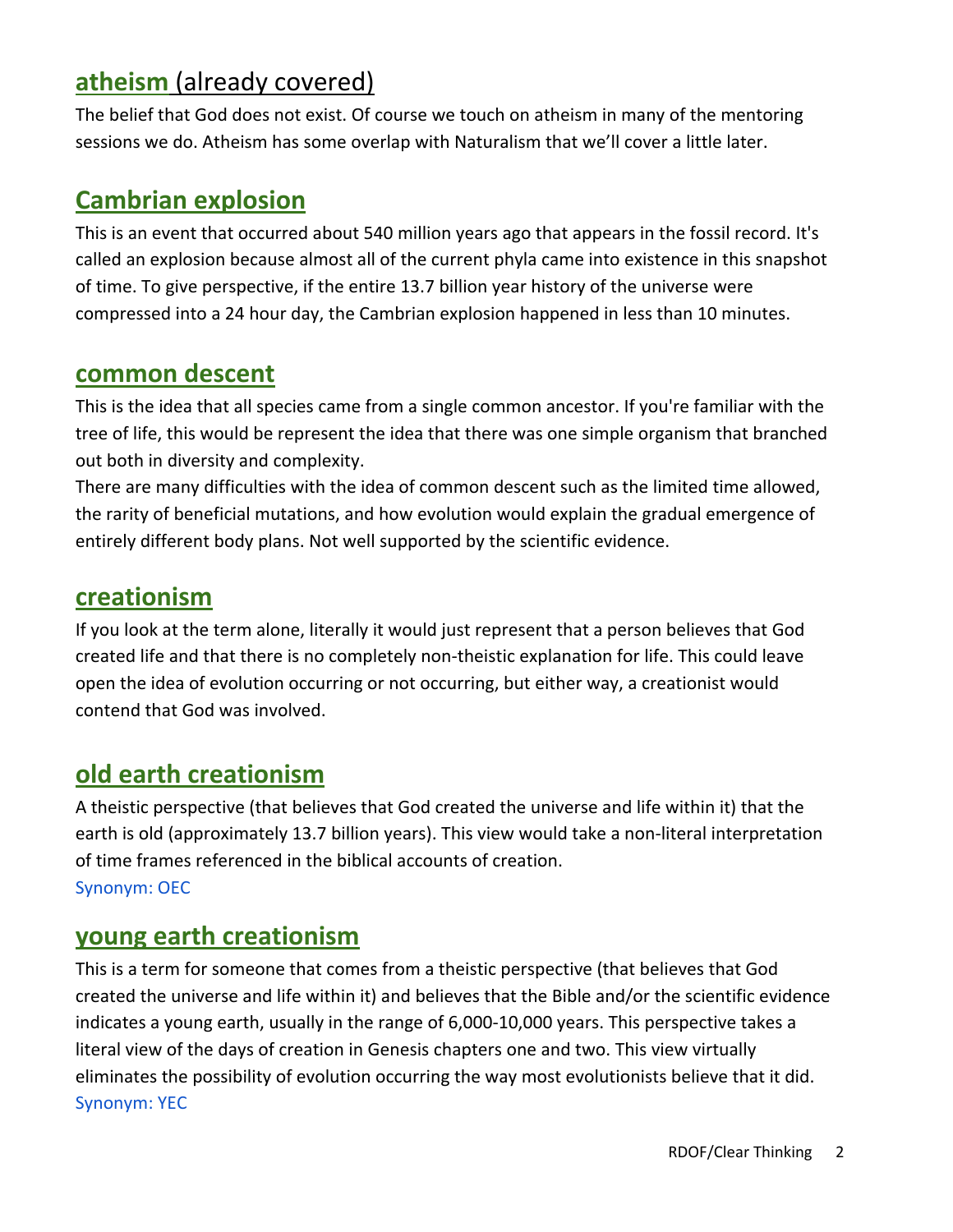# **Darwinism / natural selection**

Think of Darwinism as being the theory that the combination of mutation and natural selection in biology is sufficient to bring about all past and future diversity in life. **Natural selection** is the idea that mutations or variations in offspring will often give them a **survival advantage**. Now we put the word 'natural' in front of selection (natural selection). We're also familiar with **'artificial** selection' and that would be the dynamic we have **when breeders select which specimen to breed** given specific characteristics. So Darwinists would contend that natural selection is doing what breeders would do.

Synonym: Macroevolution, naturalistic evolution

## **deism** (already covered)

We went over deism in our various sessions last year and this year. Deism is the idea that God created the world, but was only involved at the start. Under deism, God created the universe, put the laws of physics and chemistry in place and stepped back. The reason we take any time to bring this up again is because it is often the foundation or motivation for theistic evolution (which we'll talk about further in this session).

### **determinism**

This is the idea that we really don't have control over our actions. Determinism says that our society is dictated by the behavior of **individuals** and individuals are **dictated by biology** and biology is dictated by **genetics** and genetics is dictated by **chemistry** and chemistry is dictated by **physics**. This is a **bottom up view**. Looking at if from the other direction, **physics** dictates **chemistry** which dictates **biology** which dictates an **individual behavior**. One of the many problems with determinism is that it tells us that **we're really not responsible for our behavior**. We can blame biology and genetics and chemistry and physics.

### **Epigenetics**

There has been a lot of focus in the **last 100 years regarding genetics** and its involvement in the emergence of life and how epigenetics supports or doesn't support evolutionary theory. Epigenetics is a **newer term** that expresses the idea that the **genetic code** itself, the ACTG, from what geneticists now know, is **not enough to fully express the characteristics that a particular life form has**. There's an **additional level of complexity that is somehow above the genetic code** that is involved with the process of the expression of the genetic code. There are at least **five other codes** within the cell that must work in harmony with the genetic code. This makes the non-theistic **evolutionary position even harder to explain** because the **complexity in life is only increasing** the more we know about it. Epigenetics is one of many indications of that so it's a good term to be at least a little familiar with.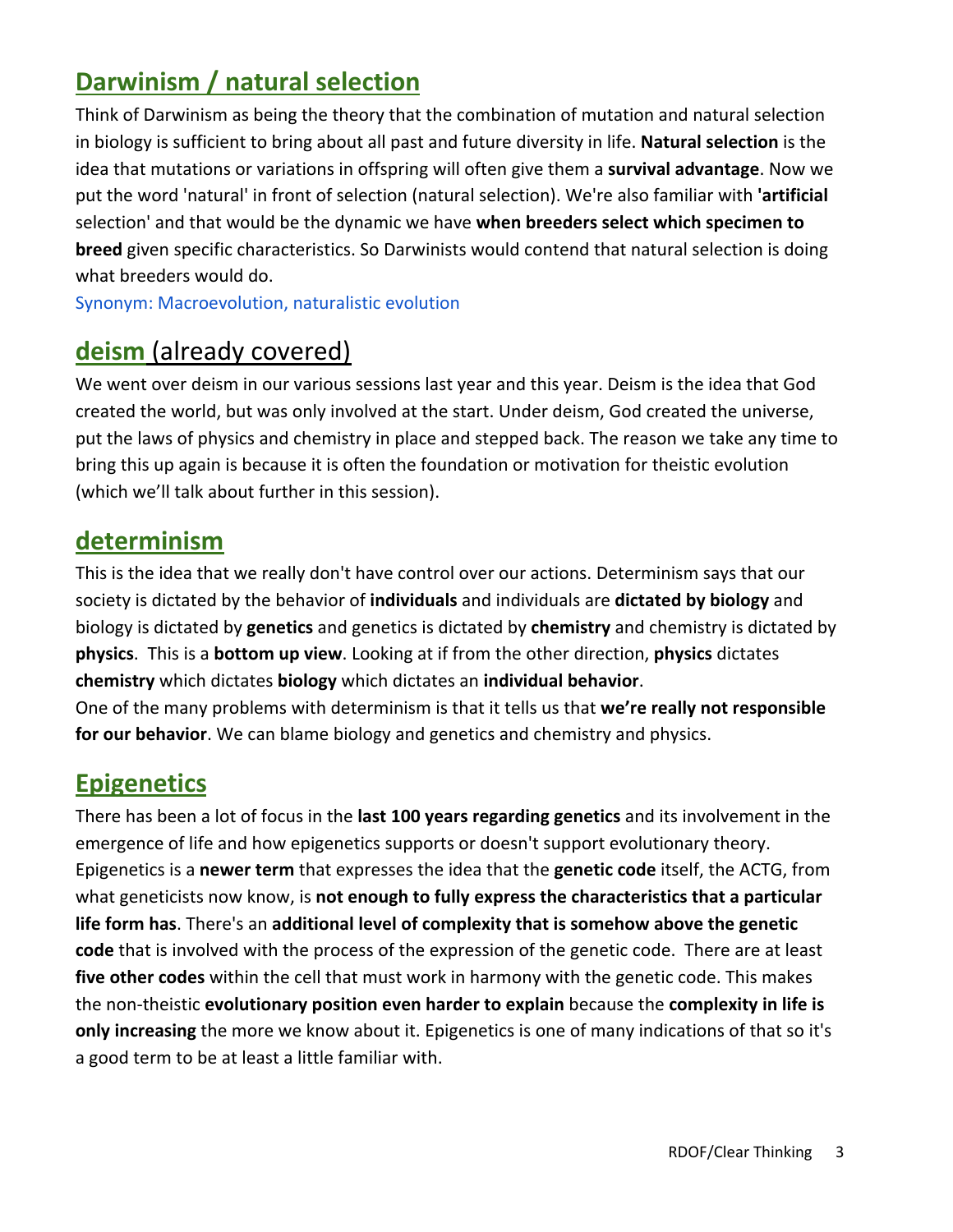# **fine-tuning (for life)**

This has been covered in several RDOF events, some of our mentoring sessions, and we'll touched on it several times even today. It refers to the many specific parameters within physics, chemistry, cosmology, biology and other sciences that seem adjusted with incredible precision in a way that allows life to exist, when in any other scenario life wouldn't exist. This fine tuning doesn't just allow life, it allows advanced life. Advanced life (such as mammals) requires an even higher level of fine tuning since we can't persevere the radiation and temperature and oxygen level ranges that simple unicellular life could.

Fine tuning is an area of science that is making incredible strides in which new fine tuning criteria are identified every year. The case for the fine tuning of both the universe and biological life is more compelling than ever from a scientific, mathematical, and philosophical view. As we've pointed out this is why non-theists have resorted to the multiverse theory, but it's not scientifically supported.

### **Goldilocks zone**

This is a really powerful concept or term because it's very **intuitive** and easy to comprehend. It's another term **related to fine tuning** and the **anthropic principle**. The term **goldilocks zone** refers to a zone or area that allows for life to even exist. A goldilocks zone **wouldn't somehow create life, it just allows it**. One of the most common Goldilocks zones is the **CHZ** or the **Circumstellar Habitable Zone**. This is just the zone that the earth is in that allows for their to be enough warmth from the sun to allow for liquid water and **not so much warmth that the water evaporates**. This of course is going to be related to the distance from our sun. **A little closer** and the lakes and oceans evaporate and the opportunity for life evaporates along with it. If the earth is **a little farther** the surface water freezes.

We've also got several **other types of goldilocks zones** such as the GHZ or the **Galactic Habitable Zone**, our location within the galaxy that shields us from the intense radiation that would wipe us out in an instant in most parts of the galaxy. There are **more than 5 of these types of habitable zones**.

Synonyms: habitable zones, CHZ, GHZ, CHA (Cosmic Habitable Age)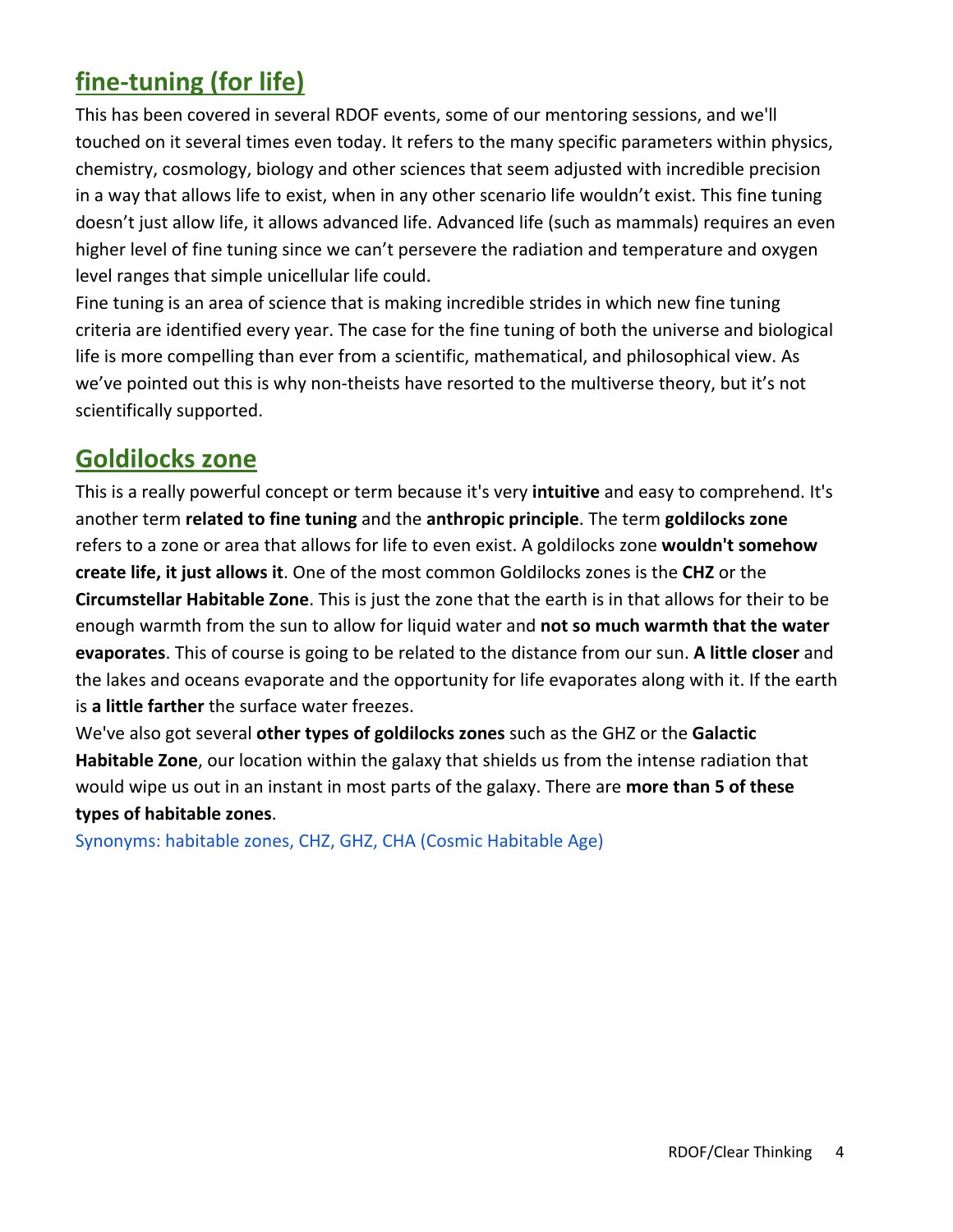### **human uniqueness**

This term relates to the **controversial idea** that **humans** have some sort of **unique place within the spectrum of life**. From an **atheist perspective**, we've just evolved and we've **not** intuitively got **any more value than your dog or a cockroach**.

From a theistic perspective, we are the **pinnacle of life**, created by God to **rule over** all of the earth. Not to take advantage or exploit the earth, but to be a steward of it. So we've got to decide which makes more sense, **which is** more **intuitive**, and which **corresponds with our experience**, Are humans **uniquely valuable or no more valuable** than each **individual** in that **ant mound in your backyard**. Just another example of **theism making more sense than atheism**. For that reason, **human uniqueness** is an **important concept** not just to understand, but to be able to talk about at least in general terms.

### **inference to the best explanation**

This is a term that represents a **common principle in science**. **Science does not** typically **prove** things beyond any doubt, **it comes to tentative or provisional conclusions**. We can tentatively conclude things scientifically provided that new information doesn't **overturn** a previous conclusion. In science **inferences (not proofs) are made based on the interpretation** of evidence. **Usually** the conclusions may be **correct**, and has stronger evidence than a competing explanation.

**Ancient peoples** may have thought that the **stars were fixed and rotated around the earth**. Evidence provided a different model of celestial movement. When the evidence was examined the Inference to the Best Explanation dictated that the old scheme was jettisoned and **new explanation prevailed**. We like this term because it represents a common scientifically and philosophically rigorous phenomenon within science and the science/faith/philosophy realm that, of course, supports our position.

Synonym: IBE, abduction

## **origin of information**

This is a topic that is **rising in importance** over the last few decades. The increasing realization that **information has to have a source**. Our uniform and repeated experience both in science and in other disciplines and in life in general is that where ever we see information (whether it is in a book a computer code, a blueprint, a musical score) we always see an intelligence behind it. in the form of specified complexity. So when information is both complex and specific (such as in the DNA code) we only see intelligence as being able to generate that type of thing. So, given several scientific principles such as the 2nd Law of Thermodynamics, IBE, principle of cause and effect, and others, the origin of complex, specified information is an important topic for us to be able to talk about.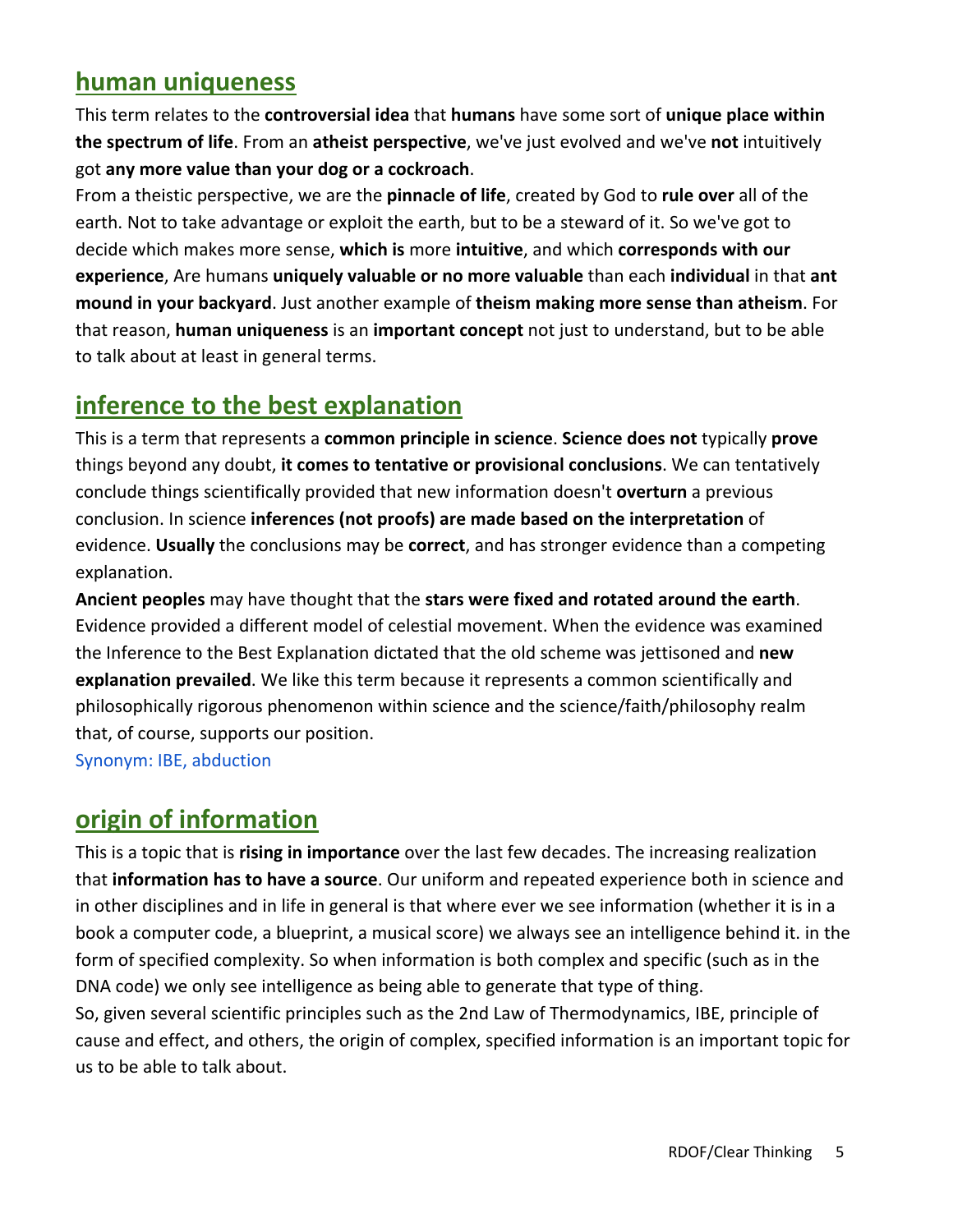#### **PIP (Put Into Practice)**

- Ok, we've gone through 19 terms so far. You've been able to read the basic definitions of these useful terms and you've heard us talk about them.

- If you actually use these terms verbally yourselves, that will solidify them even more and really give you confidence in your ability to integrate them into your vocabulary.

- Go ahead and partner up with someone close by. Have one of you start out by picking a term and asking the other person what that term means.

- Now if you're on the receiving end of that question, **try not to look at your notes** and go from memory. After you've been asked about 3 terms and had a chance to give a two or three sentence response, switch roles and pick a different three terms and ask the other person what that term means.

### **intelligent design**

The term intelligent design could be described as the idea that some things within nature (mostly biological things) are best explained as having been designed by an intelligence. Intelligent Design (or ID) is a scientifically derived term not just a philosophical term. ID looks for particular causes of particular phenomenon.

ID looks at two things chance and necessity and in some cases concludes that they're not enough to explain the phenomenon at hand. ID is positive evidence for intelligence in the natural world. This, like irreducible complexity (that we'll cover next) is arrived at not by lack of understanding of a phenomena, but by understanding the scientific principles and probabilities behind the phenomena.

### **irreducible complexity**

The term irreducible complexity refers to the idea that certain systems within biology that are made up of several components couldn't have evolved without the entire system existing at once. They couldn't have added components over time because the components without being complete, wouldn't have conferred any survival advantage. Remember Darwinian evolution is dependent on any variation surviving because it has a survival advantage. So if you have an advantage over other humans because you have the ability to see, in order for that to have developed in a gradual, Darwinian way, each of the stages from no vision to what we have today had to infer an advantage on the creature. Surely this wouldn't be the case until sight was actually attained. Having most, but not all of the components of an eye isn't helpful, it's detrimental.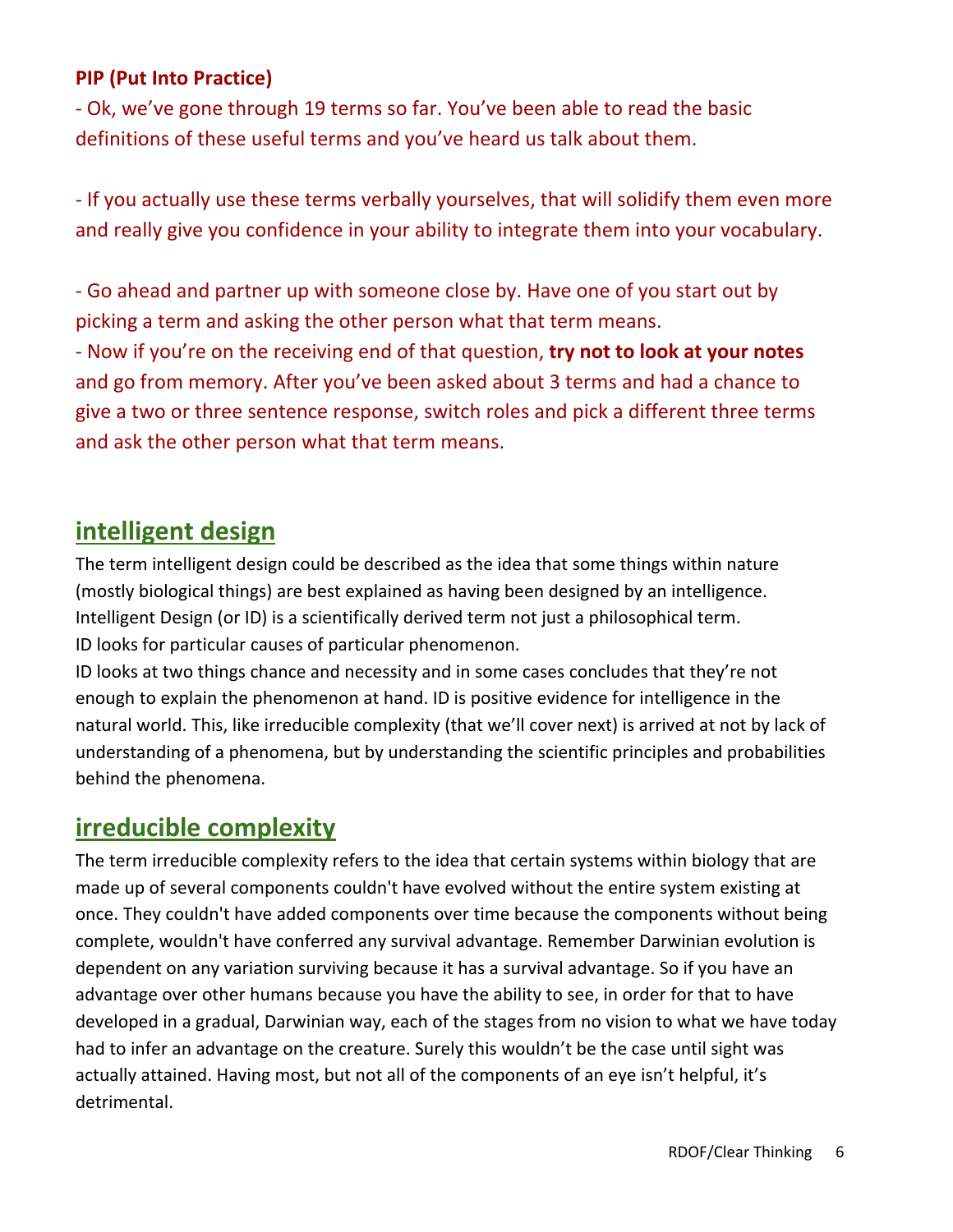#### **macroevolution**

The word evolution is used in a lot of ways as we saw when we talked about equivocation. Macroevolution would be the idea that organisms change to the degree that one species changes into another one family or genus changes into another, etc. This idea extrapolated is what leads to the concept of universal common descent (that we all evolved from an early, simple organism). This would be the tree of life that you've likely seen. One important point to remember is that macroevolution requires adding to the genetic code; something that's pretty difficult to explain from an atheistic/naturalistic point of view.

#### **microevolution**

Microevolution is the idea that successive generations change slightly, but that species are unique and resist significant change. These changes might have to do with environmental conditions like the finches that Darwin observed in which some had different shaped beaks and eventually became predominant in the population. In microevolution you don't have much added information and complexity, or any new novel body plans or functions, just relatively minor changes to the organism.

#### **naturalism**

Naturalism, in a sense, would simply be the opposite of supernaturalism. So a naturalist would contend that there is nothing outside of nature. Nothing supernatural. They might believe in consciousness and purpose and human dignity and good and evil and the virtues, but they wouldn't root them in anything related to a God. They often have a hard time justifying these types of intangible things that are so core to who we are as humans.

### **materialism**

Materialism is a little more narrow than even naturalism. Materialism is the idea that everything that exists is material, everything that *really* exists is made up of atoms. For the person that calls himself a materialist, there is no such thing as the supernatural because there is nothing outside of nature. They often get around the difficulty of explaining consciousness, purpose, human dignity, good, evil, emotions by saying that they actually don't exist and that they're just illusions or a social construct that has usefulness or utility for us individually or as a society. Thankfully, most people can intuit that these things really do exist.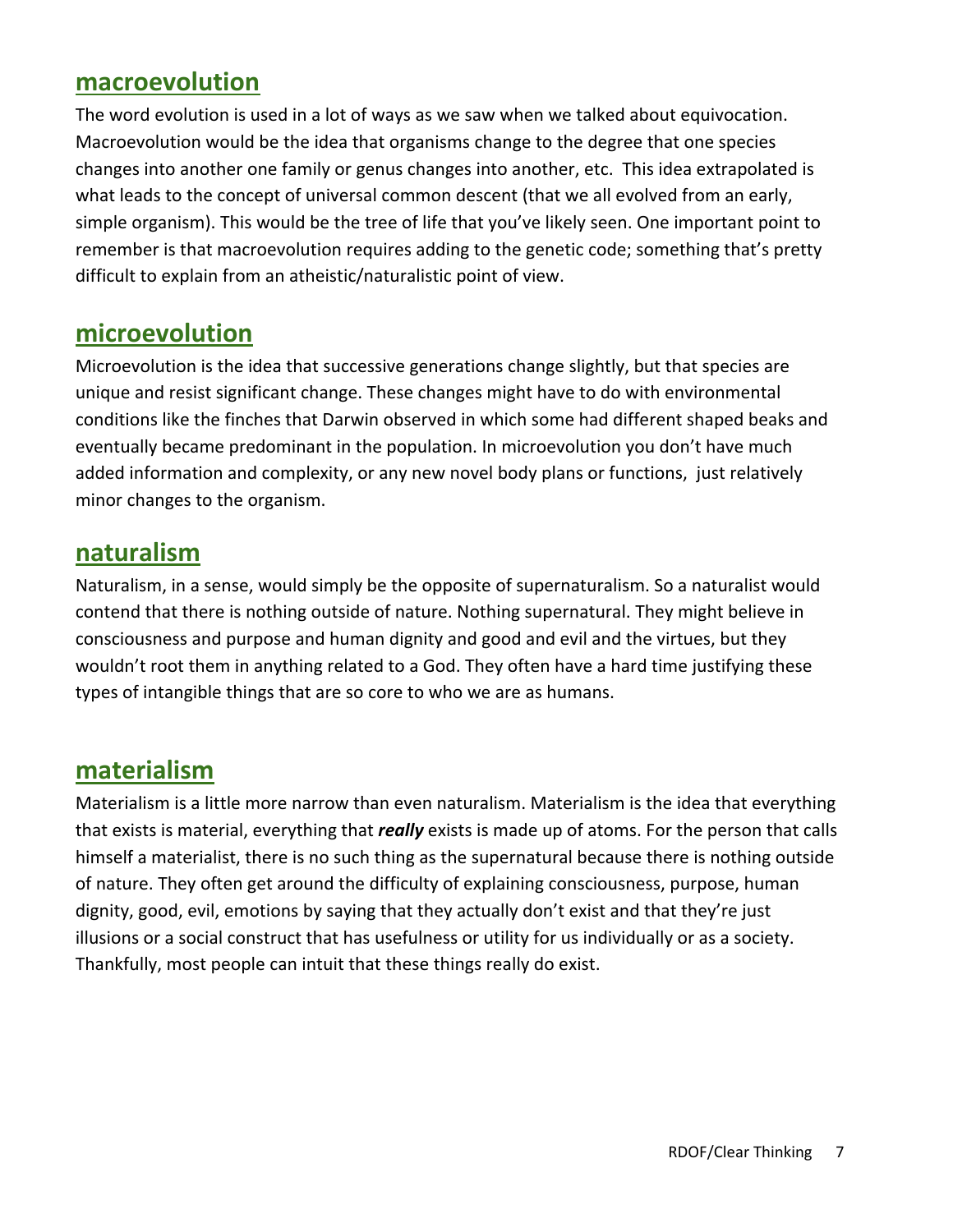### **peppered moth**

The peppered moth, like many of the supposed transitional fossils between apes and man turned out to be terrible example of evolution at best and really just a hoax. But the stories are still tossed around, so we want to know enough to refute these types of stories. The peppered moth is a variation on this theme.

As the story goes, during the industrial revolution, the balance of peppered moths that was a mixture of lighter and darker moths began to evolve. The lighter moth population greatly decreased and the darker moths became more prominent. This was supposedly because as the moths landed on the soot-covered tree trunks, the lighter moths now stood out more and were more easily eaten by birds.

This turns out not to be true for several reasons, but the take away that we want to remember is that this was just variation within a population. A trait that already existed just became temporarily more prominent. This is microevolution not macroevolution.

### **pesticide/ antibiotic resistance**

One of the examples of evolution that is often pointed to is simple organisms resistance to pesticides and antibiotics. Don't be fooled by this. There are two major problems. The first is that these are not macroevolution, it's microevolution; small changes. The 2nd problem is that when we take the time to look at the genetics of what's happening, the organisms are not adding any information to the genome, they typically are experiencing a loss of function that just happens to protect them.

### **prebiotic soup**

Prebiotic soup refers to the supposed concoction of chemicals that might have existed hundreds of millions of years ago when life supposedly began.

The narrative that evolutionists would want to put forth is that just the right chemicals at just the right conditions and just the right amounts without any disrupting chemicals (like oxygen) caused life to pop into existence.

Synthetic chemists like James Tour that we talked about give us several reasons why this is way beyond hopeful thinking and closer to pure delusion and an indication that there isn't an understanding of how simple molecules are constructed, much less self-duplicating DNA.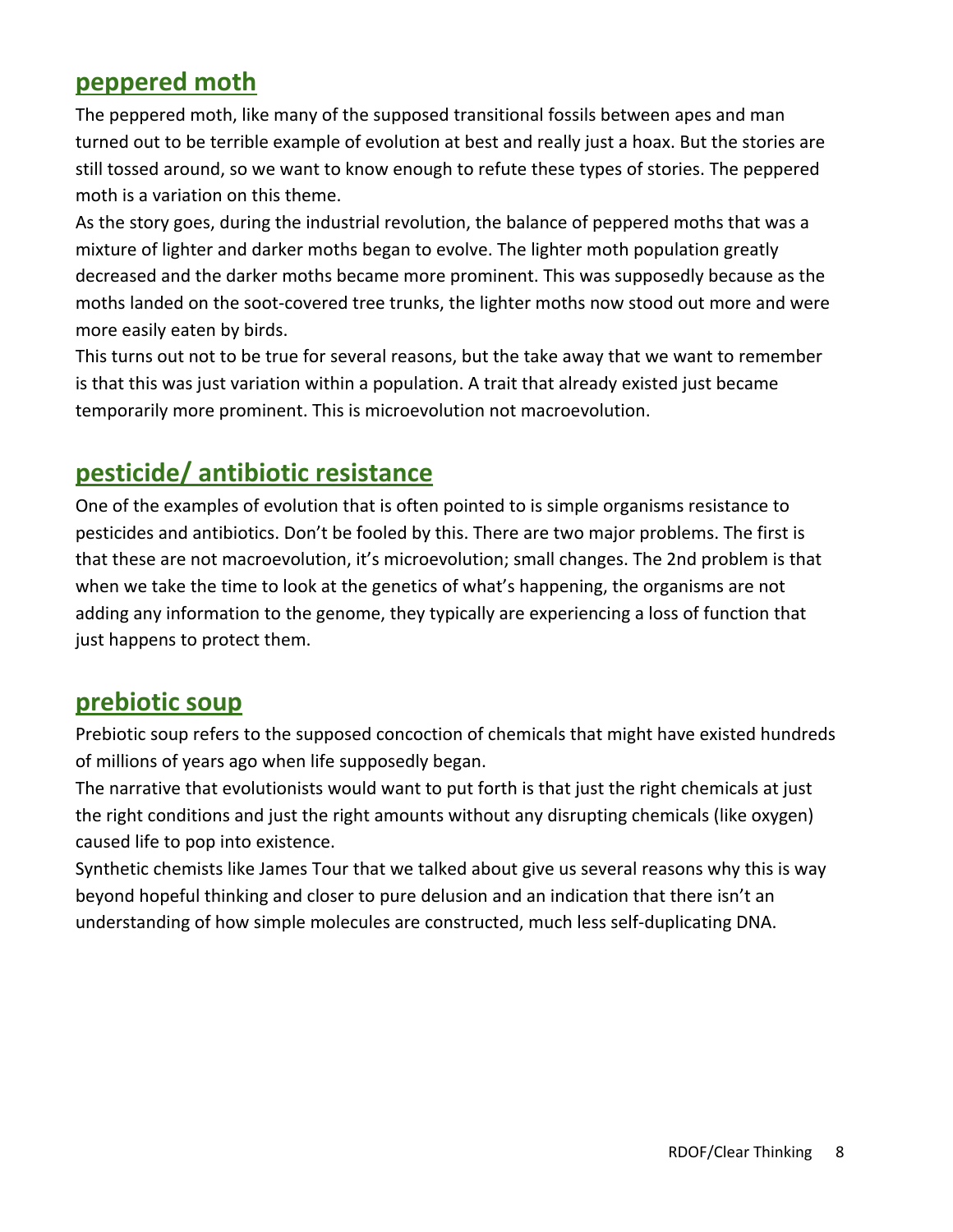### **punctuated equilibrium**

This is a variation of how evolution occurred. While most evolutionists would contend that life transformed from one species to another gradually, the idea of punctuated equilibrium states that you have these periods of stasis (where a particular life form stays the same) and then all of the sudden there's a mutation and the life form changes, maybe it has feathers when it didn't before or it breathed continuously like a fish does and then suddenly it had enclosed lungs like we do. This idea of PE is very problematic the more scientists learn about genetic mutations and what it would take to actually have such a significant, beneficial mutation. To put forth that this happened over and over countless times and that's the explanation that we're going to go with for life, is really a leap of faith without scientific evidence to back it up. But many would contend that you have to take a position like this to make sense of the fossil record that overwhelmingly indicates species not transitioning, but staying the same.

#### **purpose**

This might seem like a strange term to have in a list like we're covering, but it's core to our humanity and materialists and non-theists can't really make any sense of it or explain it, so it's worth discussing. If we as individuals are really just a conglomeration of cells whose actions are dictated by biology that is dictated by chemistry that is, in turn, dictated by physics and the physical laws acting on individual atoms, then there's really no room for 'purpose'. So atheism and naturalism and materialism would say that purpose is non-existant or an illusion. However, we as humans intuit that there is purpose in the world and in our lives, and theism has a coherent, comprehensive, prior explanation of our purpose as humans.

### **radiometric dating**

This typically has to do with the dating of fossils. There are various radioactive isotopes that have exact half lives that scientists can use to date things that used to be alive. There are some limitations to various radiometric dating techniques and there has been a lot of criticism around particular things that seemed to have been assigned a very inaccurate date due to erroneous radiometric dating. RD is often criticised by YEC.

### **science and religion - conflict theory**

I included this here so that we can be aware that there are a few basic theories about the interaction of science and religion. This 'conflict theory' would take the position that science is at odds with religion, that they make different competing claims, that they're at conflict with each other.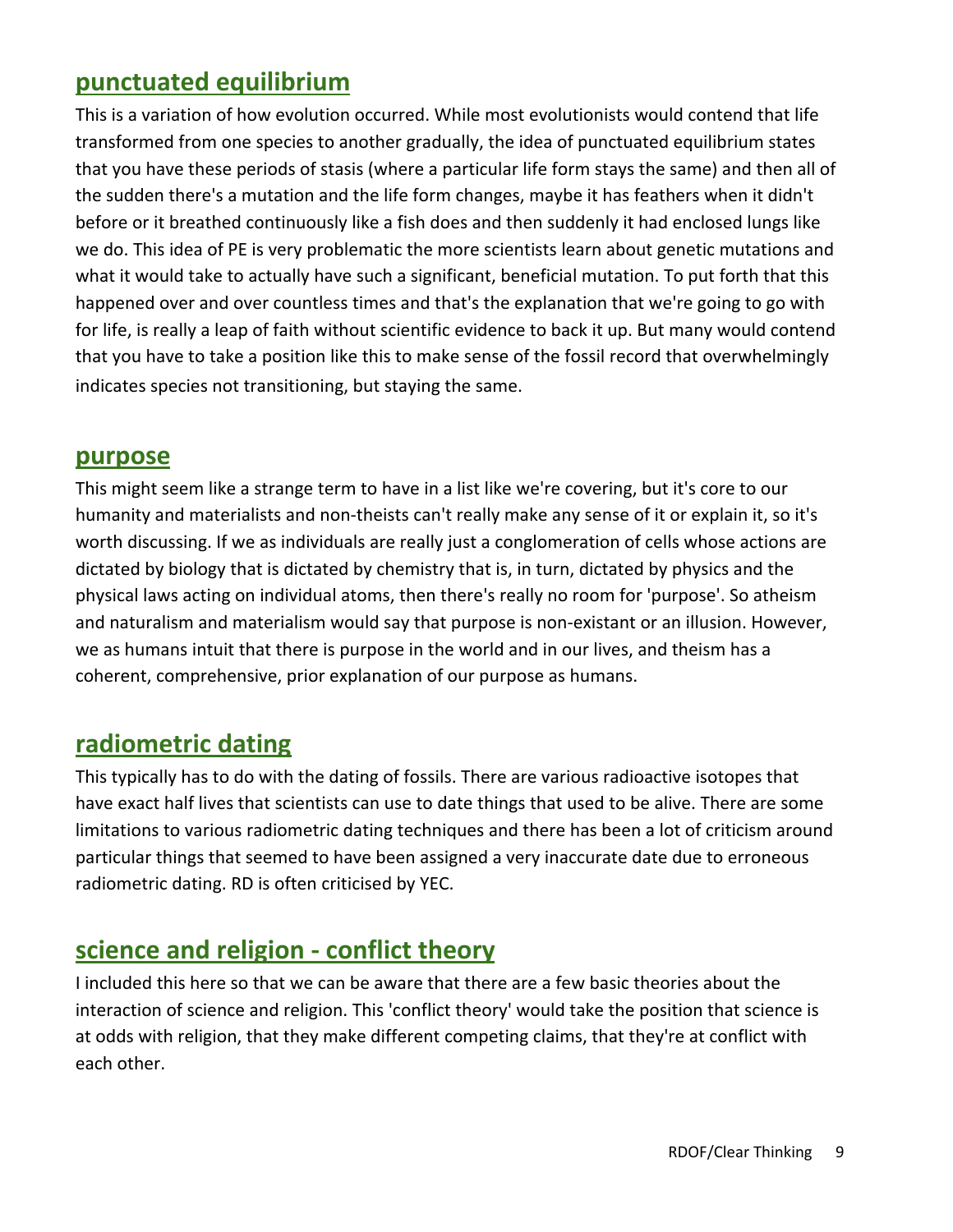## **science and religion - complementary theory**

This is the position that we would hold. This theory comes from the position that science and theology complement each other. That they generally cover different areas, but that where there is overlap, that science is going to point in a direction of theism and that we wouldn't see scientific claims in scripture that are at odds with science.

## **theistic evolution**

This is the position of those that believe that macroevolution occurred, but that God was the cause of it. They could come from the deistic perspective that the laws of physics and chemistry somehow necessitated that evolution would occur necessarily. Or they could come from the perspective that God was involved in the process to some degree.

### **logical fallacy** (already covered)

We covered logical fallacies last spring in session 2 for each of you. You'll remember a logical fallacy is just flawed thinking or flawed reasoning. Whether it's a non sequitur or confirmation bias or a false dilemma, we want to be able to identify that something isn't right in a line of reason. If we can put a label on exactly what is wrong that's even better, but the 1st step is recognizing that something is flawed. Otherwise, we're at the mercy of believing whatever someone else says.

# **logical fallacy - confirmation bias** (already covered)

This is probably the most common and important fallacy in which we tend to see the evidence we want to and overlook or dismiss the evidence that doesn't confirm our position. We won't spend much time on it because, for most of you, we went over it recently. If you have any questions about it, just let us know.

# **logical fallacy - of equivocation** (already covered)

This is probably the most common and important fallacy in which we tend to see the evidence we want to and overlook or dismiss the evidence that doesn't confirm our position. We won't spend much time on it because, for most of you, we went over it recently. If you have any questions about it, just let us know.